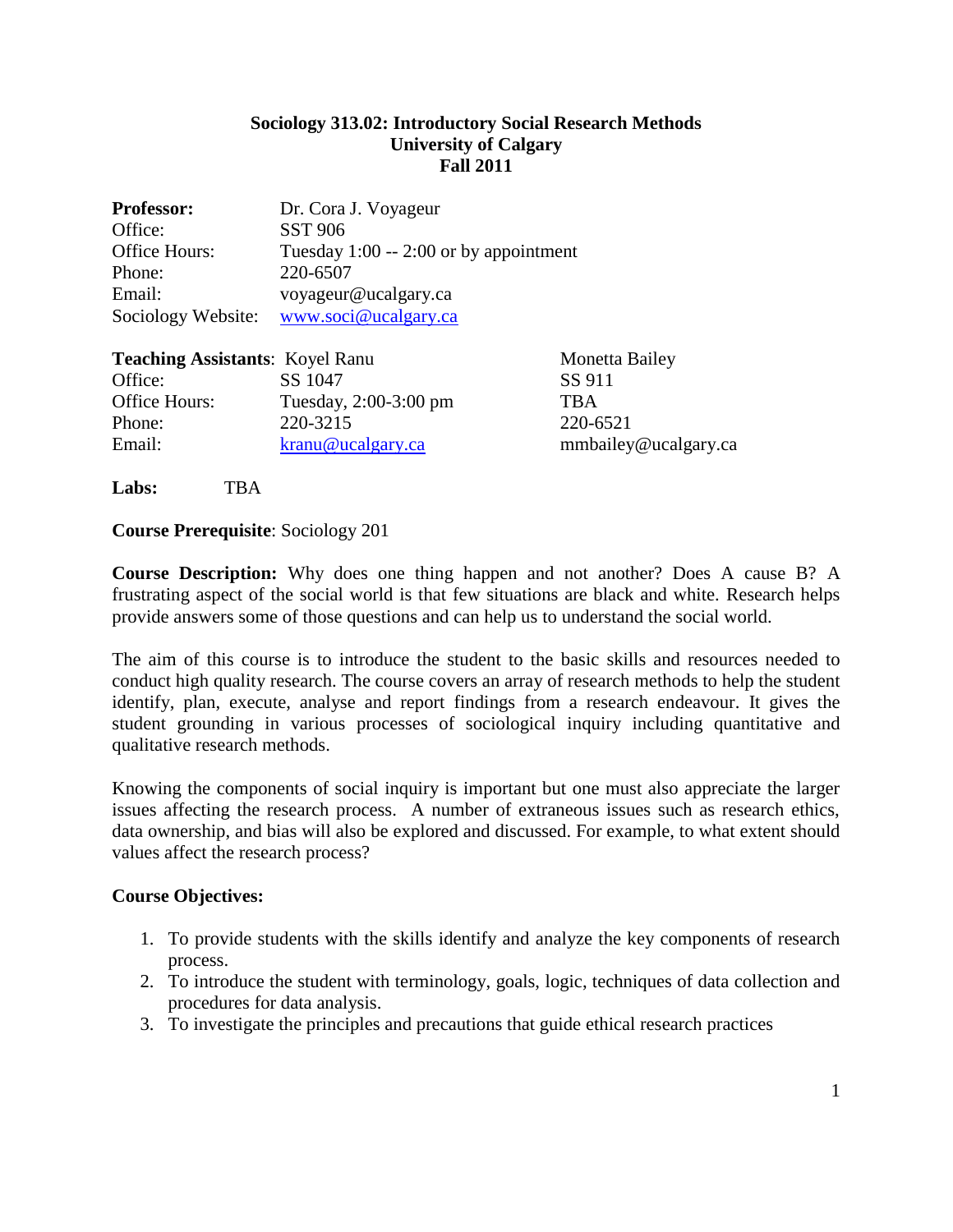- 4. To provide an opportunity for students to learn an array of research methods and to determine when each methodology is best used.
- 5. To have students learn the complexities of organizing and drafting a variety of research projects.
- 6. To help students learn the critical and analytical skills to report research findings that offer convincing evidence and solutions.
- 7. To provide students an opportunity gain skills in visual and oral presentation by designing and presenting a poster presentation

The research process rarely moves in a straight line from finding a research topic, to stating a thesis, to data collection, analysis, and reporting. In reality, the research process moves forward and backwards, leads off on tangents, and loops back on it. At times you will be frustrated and expect to make mistakes during this learning process. The research process is meant to not only explore the topic at hand but to discover errors and pitfalls and to unearth topics for future examination.

**Course Format:** Class sessions will combine several formats: lectures; large and small group discussions; in-class group and individual assignments, videos, individual assignments, text readings and labs.

**Required Texts:** Bryman, Alan, James J. Teevan, and Edward Bell. 2009. *Social Research Methods (Canadian 2<sup>nd</sup> Edition).* Oxford University Press. Don Mills: University Press.

The assigned readings will *generally (but not exactly)* correspond with the topics covered in the class. Thus lecture topics should serve as a tentative guide and may be adjusted by me.

**Evaluation:** Each exam and assignment will be worth 100 points. Feel free to consult me if you have any questions or concerns regarding grades. Final grades will be assigned according to the University of Calgary's 4-point grading system based on the following percentage distributions:

| <b>Percentage</b> | Grade                | <b>Meaning</b>      |
|-------------------|----------------------|---------------------|
| $95+$             | $A+$                 | Outstanding         |
| $89 - 94$         | A                    |                     |
| $86 - 88$         | $A-$                 |                     |
| $82 - 85$         | $B+$                 | Very Good           |
| $79 - 81$         | B                    |                     |
| $76 - 78$         | $B-$                 |                     |
| 72 - 75           | $C+$                 | Good                |
| $68 - 71$         | C                    |                     |
| $64 - 67$         | $\mathsf{C}\text{-}$ |                     |
| $60 - 63$         | $D+$                 |                     |
| $55 - 59$         | Ð                    | <b>Minimal Pass</b> |
| - 54<br>0         | F                    | Fail                |

The A+ grade became an official grade at the University of Calgary in fall 2002. The A+ grade is described as an honorific grade having the same grade point value as an A grade (4.0). It will be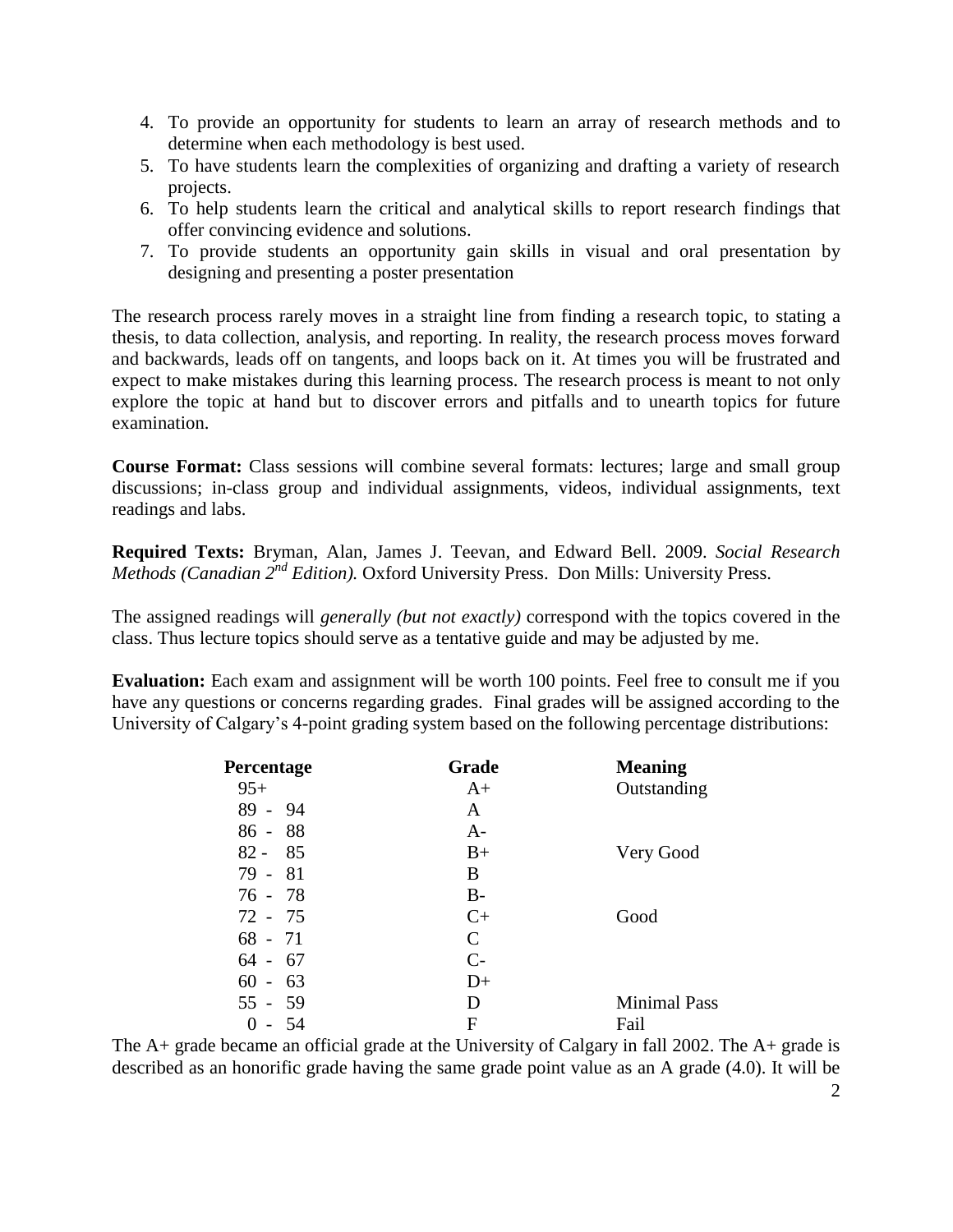used to indicate outstanding performance in a subject area but does not result in a higher grade point average.

Lab: The lab is not meant to be a lecture. It is designed to supplement course materials and to further discuss topics and concepts introduced in the lectures. It provides a venue for students to discuss, plan, prepare assignments and organize for exams.

## **NOTE: Receiving credit in all components of this evaluation is mandatory to obtain a passing grade in this course.**

# **Course Evaluation:**

## **1. Closed Book Examinations 40%**

There will be 1 midterm examination and 1 final examination. The examinations will cover lectures, class discussions, labs, and assigned reading materials scheduled up to the exam. This means that students will also be responsible for readings and topics **not covered** in class.

Examinations will be a combination of any or all of the following: multiple choice, definition, short answer and long answer questions. This allows the student to demonstrate various methods of academic skill because I do not expect a student to rely solely on rote memory. I expect application, analysis, synthesis, and integration of course materials into reasoned answers.

The short answer and long answer questions require a reasonable standard of writing. Poor spelling, disjointed or incomplete sentences, poor grammar, and inadequate sentence structure only detract from the ideas you are trying to express and will negatively impact your mark.

The exams are **non-cumulative**. This means that the first midterm will cover only materials from the first class to the midterm exam. The final exam will cover materials from the midterm to the last day of class. Although the exams are non-cumulative, students might find reviewing the midterm exam valuable in preparation for the final.

The dates and assigned weights for exams are as follows:

| <b>Midterm Examination</b> | October 27                  | $20\%$ |
|----------------------------|-----------------------------|--------|
| <b>Final Examination</b>   | <b>Registrar Controlled</b> | $20\%$ |

If you miss the midterm for a documented and legitimate reason **you must contact me within 48 hours** of the missed exam. The evaluation weight assigned to the midterm will be applied to the final exam and you will be given a comprehensive final**. I will not give you a make-up exam**. Your reason must be documented (a note from your doctor, etc. is required) and legitimate. Otherwise you will receive a score of zero for the midterm. If you miss the final exam for a valid reason, **contact the Sociology Department Office at 403 220 6501 within 48 hours** to apply for a deferred exam no later than the deadline indicated in the 2009/2010 University of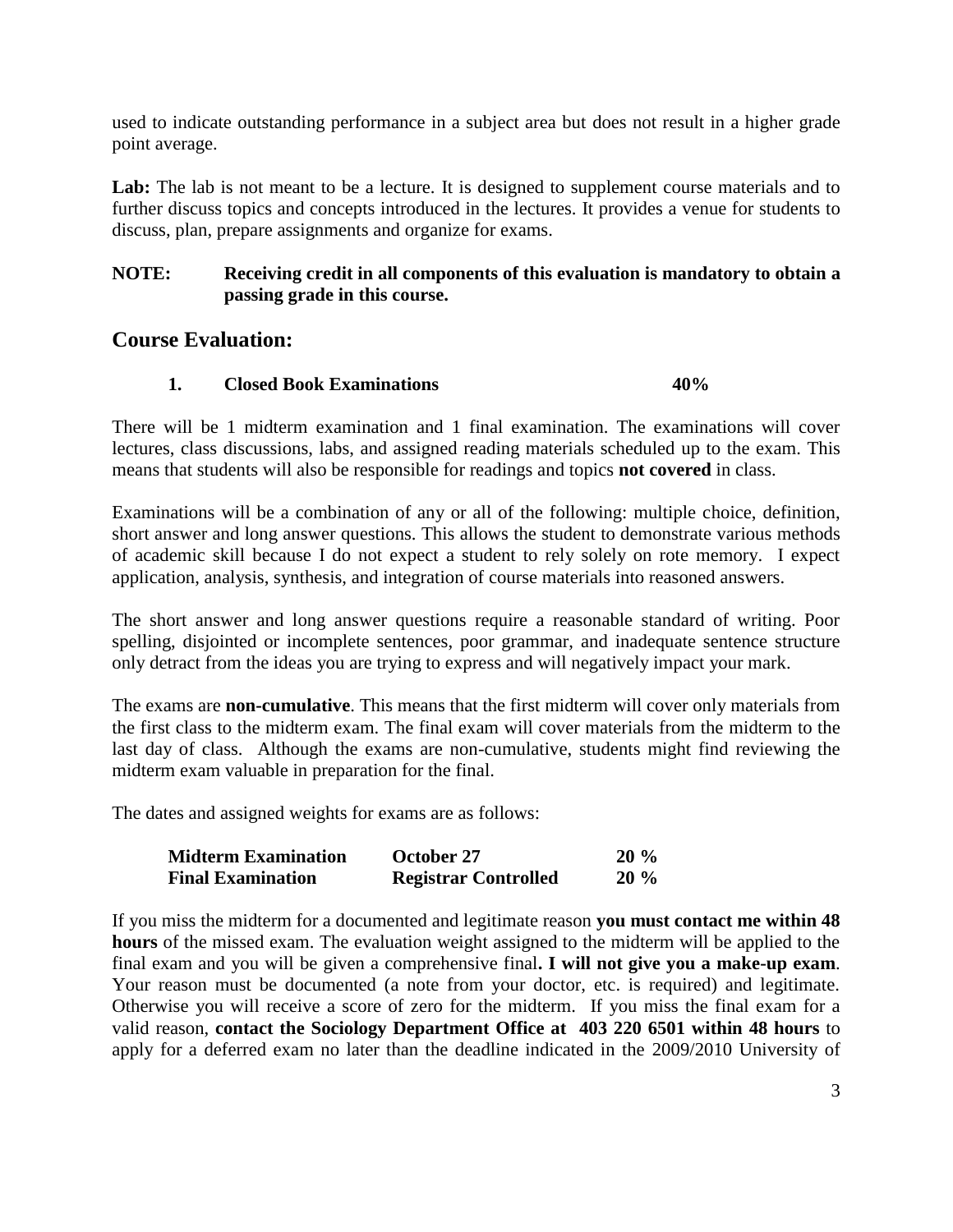Calgary Calendar. University regulations require that you receive a score of zero on the final exam.

## **2. Research Projects: 40%**

## *A. Individual: Data Collection Project 15%*

During this exercise the student must watch television. The TV watching involves two ½ hour sessions. Each session must be a different time slot, a different night, and a different channel. You must design a tally sheet for a data collection project (with the help of the professor and the teaching assistant). You must record the time, date, channel, and program. During this time you must record the content of the television commercials. What are the products, messages, target audiences, primary actors, secondary actors, activity levels, dress, and backgrounds? After the data is collected, the student will analyze the information and then write it up and submit the research findings in a report. The report must be at least 7 pages long (excluding your title page and tally sheets), double-spaced, 12-point font, stapled, and have 1-inch margins. This report is due on November 8.

## *B. Poster Presentation 25%*

This project has three parts: a proposal, a poster presentation and a colleague assessment.

## *i) Proposal 5%*

Students must jointly submit a 3-page research proposal that details the topic you plan to research and how you plan to complete the project. The proposal is due October 6.

## *ii) Poster Presentation 15%*

The research project will be displayed in a poster exhibition held during class on the weeks of November 14 & November 21. Students will present their project and their research findings to their classmates for about 15 minutes and then answer questions about their topic – much like artists explains their work to potential purchasers. Students must also provide handouts to their classmates for study purposes. Students are expected to incorporate easily readable text, photographs, maps, graphs, etc into their poster presentation. Be creative!

You must submit your poster presentation to me no later than November 24. Late projects are penalized 10% for each day over the due date. Please do not ask for an extension!

## *iii) Colleague Assessment* **5***%*

Your group members will evaluate your contribution to the group project so you must do your share of the work. If you receive a group presentation participation grade of "0" from all of your fellow group members then you will not receive a grade for the poster presentation.

## **3. Lab Participation 10%**

This grade will be assigned by the teaching assistants for participation in various lab activities and assignments.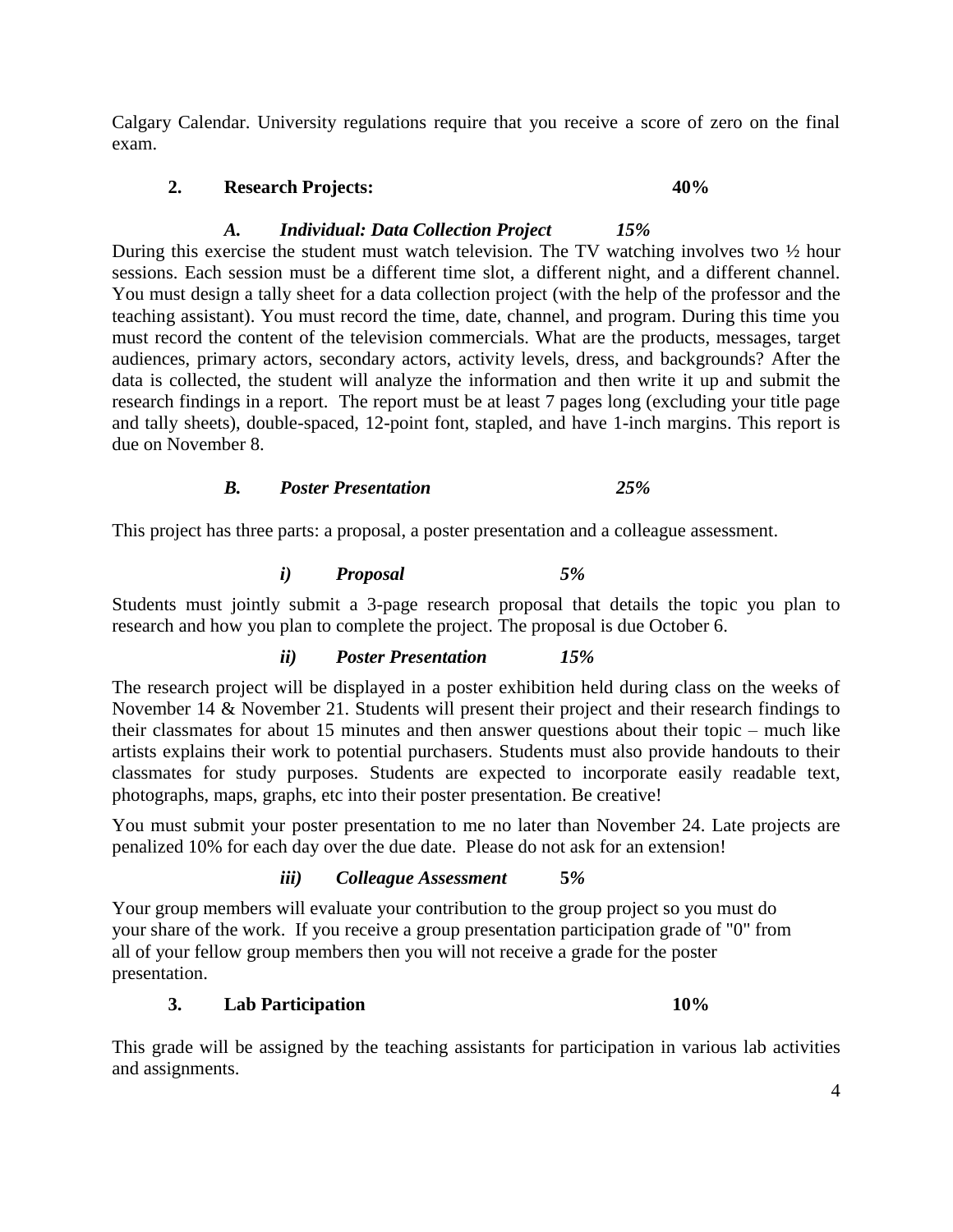#### **4. In-class assignments 10%**

I assign this grade. It will be given for various in-class activities and assignments.

**Freedom of Information and Protection of Privacy (FOIP):** "The Freedom of Information and Protection of Privacy (FOIP) legislation disallows the practice of having student's retrieve assignments from a public place, e.g., outside instructor's office, the department office, etc. Term assignments must be returned to students individually, during class or during the instructor's office hours; if a student is unable to pick up their assignment from the instructor, they may provide the instructor with a stamped, self-addressed envelope to be used for the return of the assignment".

**Research Ethics:** Students are advised that any research with human subjects such as interviews (including interviews with family and friends), opinion polling, and unobtrusive observation must have the approval of the Department of Sociology's Ethics Committee. Students MUST NOT undertake research projects with human subjects without discussing the topic with me and getting my approval to proceed.

**Safewalk**: The University of Calgary provides a "safe walk" service to any location on Campus, including the LRT, parking lots, bus zones, and campus housing. For Campus Security/Safewalk call 220-5333. Campus Security can also be contacted from any of the "Help" phones located around Campus.

**Plagiarism and Cheating:** Using any words or ideas of another person without clearly documenting them is a serious academic offense. The University of Calgary is very intolerant of this malpractice. Students are advised to consult the 2007-2008 University of Calgary calendar at [http://www.ucalgary.ca/pubs/calendar/2005/how/How\\_LB.htm](http://www.ucalgary.ca/pubs/calendar/2005/how/How_LB.htm) and familiarize themselves with the definitions and penalties of these malpractices.

**Academic Accommodation:** Students with a disability, who require academic accommodation, need to register with the Disability Resource Centre (MC 295, telephone 220-8237). Academic accommodation letters need to be provided to course instructors no later than fourteen (14) days after the first day of class. **It is a student's responsibility to register with the Disability Resource Centre and to request academic accommodation, if required.** 

**Handing in Papers Outside of Class, Return of Final Papers, and Release of Final Grades:** When students are unable to submit papers at class, they should make arrangements to hand in their papers directly to the instructor or teaching assistant rather than at the Sociology Department main office.

Final papers will not be returned through the Sociology Department main office. The Freedom of Information and Protection of Privacy (FOIP) legislation disallows the practice of having students retrieve assignments from a public place, (i.e., outside an instructor's office, the department office, etc.). Students who want their final papers returned by mail must attach a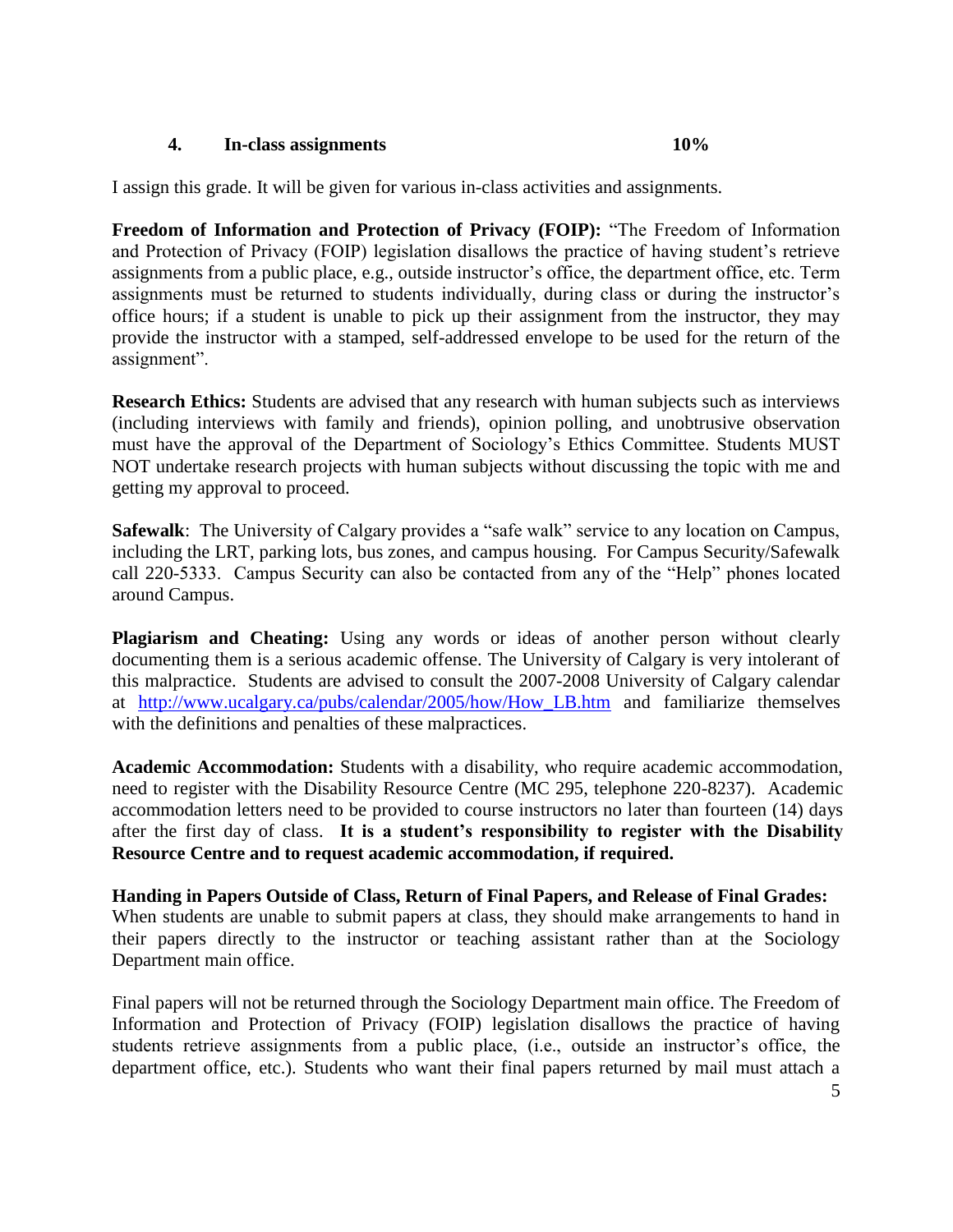stamped, self-addressed envelope with the paper. Otherwise final papers will only be available for pick-up during the instructor's office hours at the end of this term or the beginning of the next term.

Final grades are not posted by the Sociology department and are only available online.

## **Electronic Classroom Etiquette:**

My classroom is not an internet café! While in my classroom I expect your undivided attention and expect you to be fully engaged. This means **no** talking on cell phones, listening to music on earphones, checking emails, text messaging, facebooking or MSNing, surfing the internet or engaging in any other type of internet/or electronic activity during my class. Audio or video recording of lectures, using verbatim note taking programs, or taking photographs in the classroom in the classroom is not permitted. Remember that students beside you and behind you can see your computer screen and it can be a distraction. Please ensure that your cell phones, blackberries, pagers, or any other electronic devices are turned off for the duration of the class. Those who choose to ignore these rules will be asked to leave my classroom immediately. Students who have been asked to leave my classroom must meet with me before returning. Students taking class notes on a laptop computer will be asked to close their laptops from time to time to answer questions or engage in classroom discussions.

# **My Teaching Philosophy:**

I love to teach and I hope it shows. I believe that learning is an active rather than a passive activity. You must be actively involved in your own education. I can assist you in the learning process but I cannot do it for you. Although attendance is not mandatory, I urge you to attend class regularly.

Class discussions, issues raised in class and information obtained from videos, lectures and other class activities can be give you some valuable insights to help you with assignments. You will not have access to that information unless you attend class.

I strive to provide a safe and non-competitive learning environment in which students are taken out of their comfort zones. I encourage class discussions as a means of exploring topics, ideas, and sometimes controversies. Your point of view is important but may be challenged by me or your fellow students during the course of this term. We may be dealing with sensitive and sometimes contentious issues in class. Your opinion may differ from those of your classmates. So please, remain open-minded and remember to be respectful of opinions that differ from your own.